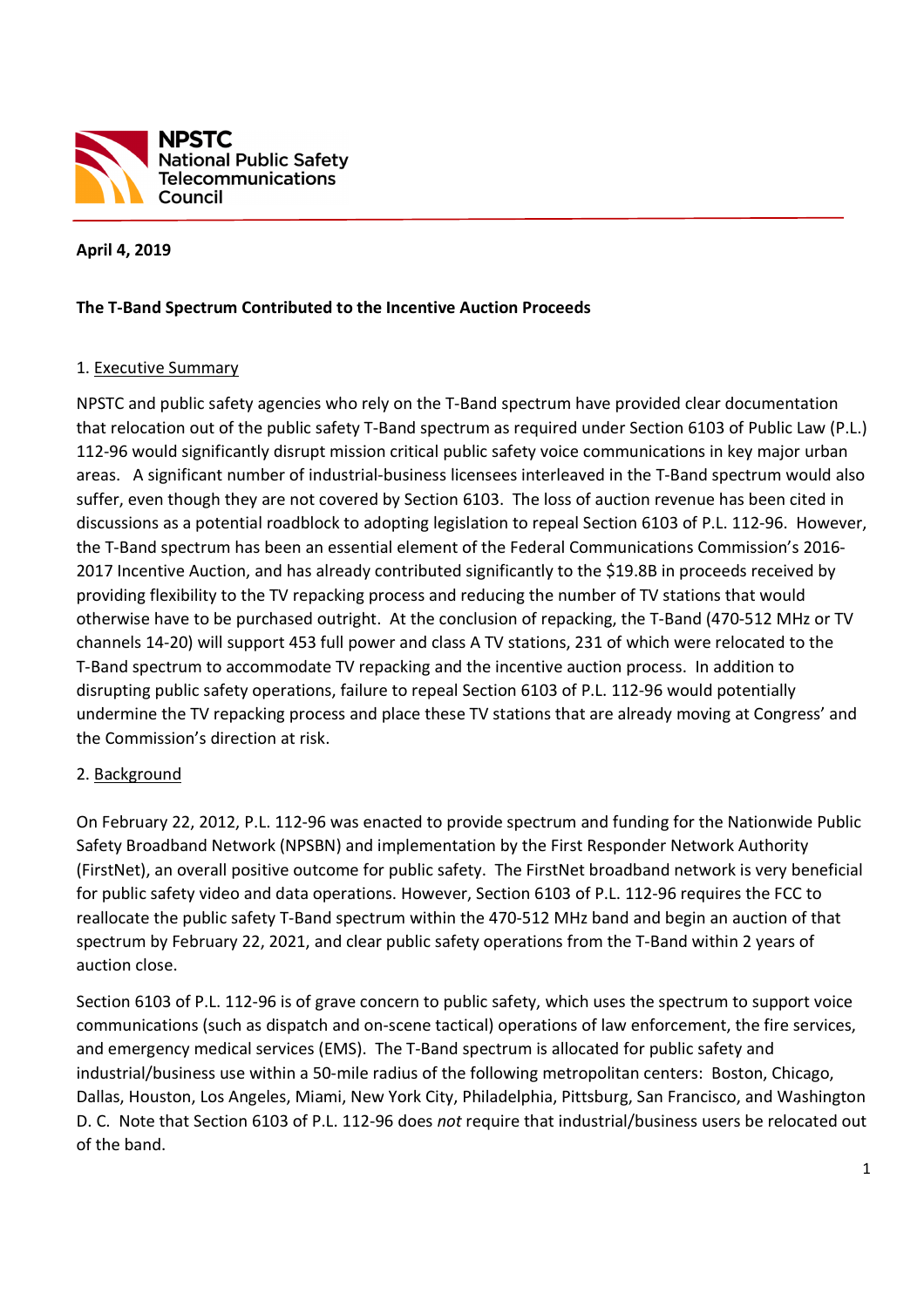A comprehensive NPSTC T-Band report issued March 15, 2013 concluded there is insufficient spectrum in any public safety band to support relocation out of the T-Band. $1$  The study also provided a relocation cost estimate for each T-Band area and concluded the cost of relocation in all eleven T-Band areas would be approximately \$5.9B, even if spectrum were available. As shown in the report, the amount of spectrum within the T-Band used for public safety varies in each of these 11 areas. Also, most of the public safety T-Band spectrum is configured in slivers of bandwidth much too small to support broadband operation.

A subsequent NPSTC T-Band Update Report dated May 31, 2016 reaffirmed the continued need for the T-Band spectrum and quantified the population in each of the eleven T-Band areas.<sup>2</sup> That update report also listed the full power and class A TV stations in the T-Band at that time, and noted business/industrial operations that also operate in the T-Band spectrum.

## 3. Analysis of Potential T-Band Auction

- NPSTC and public safety agencies who rely on the T-Band spectrum have provided clear documentation that relocation out of the public safety T-Band spectrum as required under Section 6103 of P. L. 112-96 would significantly disrupt public safety mission critical voice communications in key major urban areas. Also, the language of Section 6103 is silent on the issue of relocating the business and industrial users of the T-Band spectrum interleaved with the public safety users. While NPSTC has not conducted an analysis of the business and industrial use of the spectrum, NPSTC believes the additional costs to relocate those users would be significant. The Enterprise Wireless Alliance (EWA) sponsored a study that estimated the cost just to repack industrial/business licensees within a dedicated portion of the T-Band would be \$449.2M. $3$  The cost of relocating industrial/business users out of the T-Band would be significantly greater because complete equipment replacement would be required, rather than simple retuning of existing equipment.
- Potential auction revenue has been cited in discussions as a potential roadblock to adopting legislation to repeal Section 6103 of P.L. 112-96. However, to public safety's knowledge, there was no scoring by the CBO on the potential revenue from a T-Band auction when the auction and relocation requirements were adopted.
- Given the characteristics of the T-Band spectrum , *i.e*., it is only available in eleven metropolitan areas and not nationwide, it is configured in disjointed slivers incompatible with broadband operation, and both industrial mobile and numerous television operations also occupy the same band, NPSTC is skeptical that a T-Band auction would generate any significant auction revenue. Thus, the public safety T-Band spectrum required to be auctioned under Section 6103 of P.L. 112-96 would not support commercial broadband operation, nor any nationwide deployment.

.<br>-

<sup>1</sup> *NPSTC T-Band Report* released March 15, 2013, available at

http://www.npstc.org/download.jsp?tableId=37&column=217&id=2678&file=T\_Band\_Report\_20130315.pdf <sup>2</sup> *NPSTC T-Band Update Report* issued May 31, 2016 available at

http://www.npstc.org/download.jsp?tableId=37&column=217&id=3696&file=T\_Band\_Update\_Report\_Final.pdf .

<sup>&</sup>lt;sup>3</sup> Industrial and Business T-Band Relocation Costs, prepared for EWA by Televate, LLC, June 11, 2013.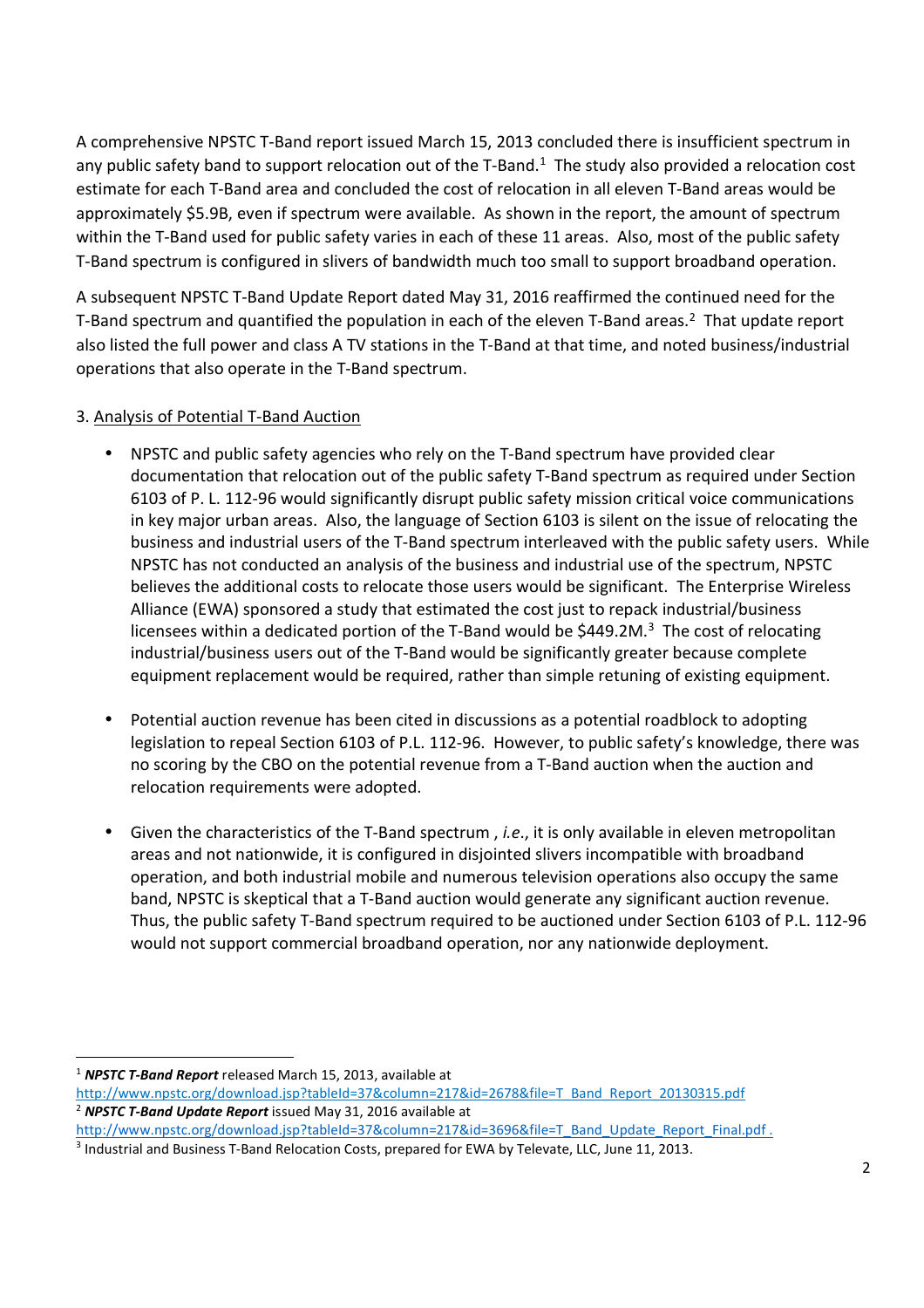- In 2018, a major carrier issued a press release that advised "[t]he T-Band has limited commercial value for mobile broadband" and urged prompt action on a bill to repeal the T-Band auction requirement.<sup>4</sup>
- Accordingly, auction of the public safety T-Band spectrum is unlikely to yield enough funding to cover public safety relocation costs. Public safety relocation would then need to be funded by the taxpayers, not by auction revenue.
- To the best of our knowledge, the Congressional Budget Office (CBO) has not provided any estimate of the budgetary impact of auctioning the T-Band spectrum, so removing the auction requirement is revenue neutral. Indeed, NPSTC notes that the T-Band spectrum has already indirectly contributed to the revenue attained in the Congressionally mandated television broadcast incentive auction. The incentive auction cleared spectrum in the 600 MHz band for commercial use. Neither that policy result nor the auction revenue from the incentive auction would have been possible without a TV repacking process, which relied in no small part on the availability of T-Band spectrum.
- The results of the TV repacking show that the T-Band, *i.e*., 470-512 MHz/TV channels 14-20, is an important element of the repacking process, which is underway and scheduled to be completed in July 2020. The FCC's own data show that once the repacking process concludes, TV channels 14-20, i.e. the T-Band spectrum, will support 453 full power and class A TV stations.<sup>5</sup> Analysis of the postauction channels and the pre-auction channels in this FCC data shows a net increase of 231 full power and class A TV stations placed in channels 14-20 as a result of repacking. Appendix A of this paper includes a list of the stations currently operating on, or being relocated to, TV channels 14-20 from the FCC data files.
- The Incentive Auction yielded gross proceeds of \$19.8B, revenue that would not have been possible without the flexibility to move TV stations into T-Band during the repacking process.
- In summary, there is no public benefit to auctioning and clearing the public safety T-Band spectrum as required under Section 6103 of P.L. 112-96. To the contrary, such an auction/clearing process would cause major disruption to public safety communications and require taxpayers to fund relocation of public safety systems for which insufficient auction revenue would be raised, and for which there is no comparable spectrum alternative. Finally, the T-Band spectrum has already contributed to Federal revenue, given its deployment to support TV repacking for the incentive auction. In view of all the above, Congress must act to repeal Section 6103 of P.L. 112-96.

.<br>-

<sup>4</sup> Verizon Statement on T-Band Act of 2018, April 27, 2018.

<sup>5</sup> https://data.fcc.gov/download/incentive-auctions/Current\_Transition\_Files/ (as of February 25, 2019)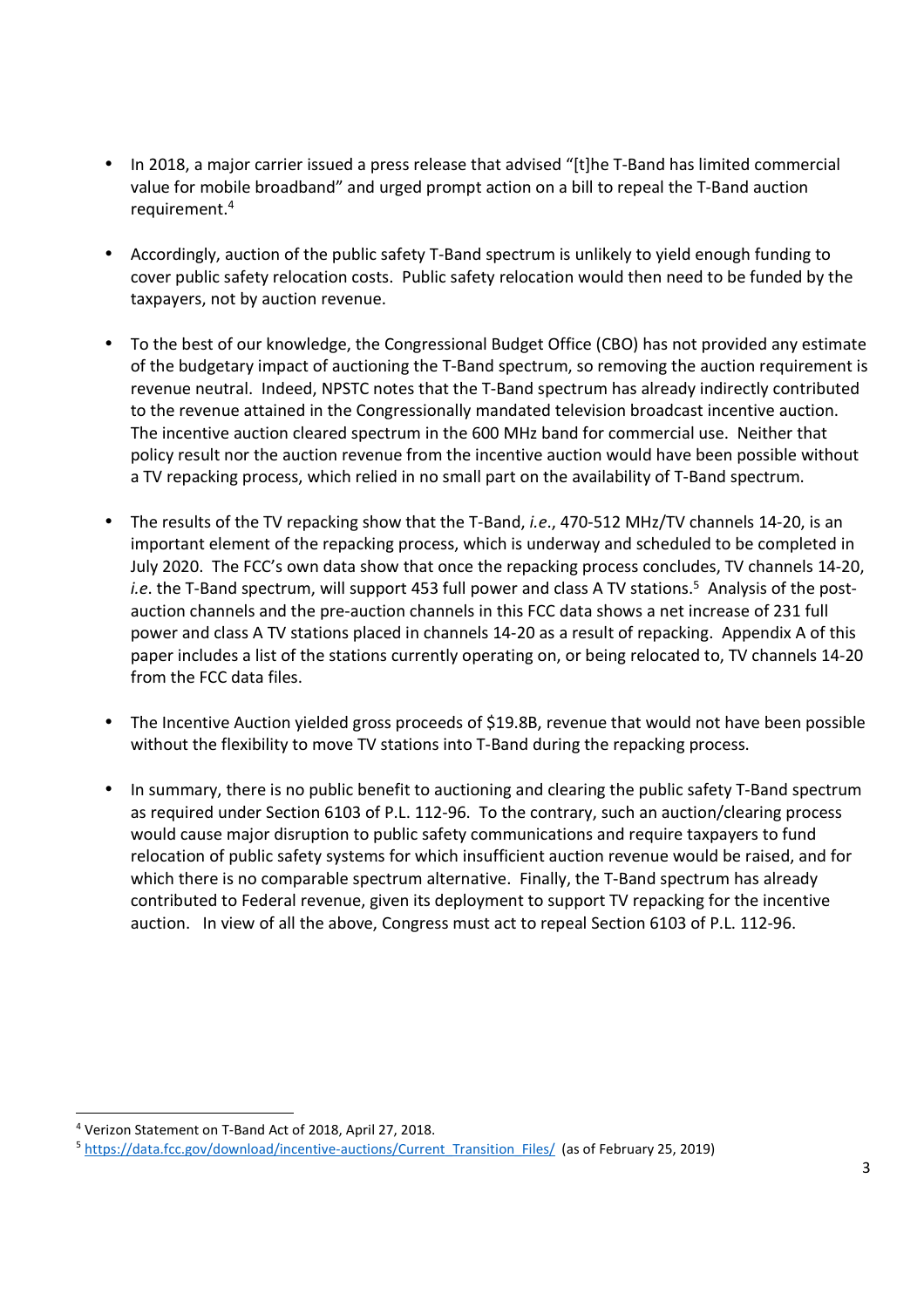# **Appendix A – TV Channel 14-20 Results of FCC Repacking to Support Incentive Auction**

|        |                |       | From |                             |           |
|--------|----------------|-------|------|-----------------------------|-----------|
| FacID  | Call Sign      | To Ch | Ch   | City or DMA                 | State     |
| 35655  | <b>KTBY</b>    | 20    | 20   | ANCHORAGE                   | AK        |
| 13813  | <b>KATN</b>    | 18    | 18   | <b>FAIRBANKS</b>            | AK        |
| 20015  | KJNP-TV        | 20    | 20   | <b>NORTH POLE</b>           | AK        |
| 71325  | <b>WDBB</b>    | 14    | 18   | Birmingham                  | <b>AL</b> |
| 24257  | W47EI-D        | 16    | 47   | Birmingham                  | <b>AL</b> |
| 16820  | <b>WABM</b>    | 20    | 36   | BIRMINGHAM                  | <b>AL</b> |
| 720    | <b>WIIQ</b>    | 19    | 19   | <b>DEMOPOLIS</b>            | <b>AL</b> |
| 28119  | <b>WZDX</b>    | 18    | 41   | <b>HUNTSVILLE</b>           | <b>AL</b> |
| 48693  | WHNT-TV        | 19    | 19   | <b>HUNTSVILLE</b>           | <b>AL</b> |
| 591    | <b>WAFF</b>    | 15    | 48   | Huntsville-Decatur-Florence | AL        |
| 57292  | WAAY-TV        | 17    | 32   | Huntsville-Decatur-Florence | <b>AL</b> |
| 6554   | <b>WFGX</b>    | 14    | 50   | Mobile                      | AL        |
| 11906  | WPMI-TV        | 15    | 15   | <b>MOBILE</b>               | <b>AL</b> |
| 60827  | WMPV-TV        | 18    | 20   | <b>MOBILE</b>               | <b>AL</b> |
| 73187  | WKRG-TV        | 20    | 27   | <b>MOBILE</b>               | <b>AL</b> |
| 30283  | WJMY-CD        | 17    | 25   | Montgomery                  | <b>AL</b> |
| 62207  | <b>WIYC</b>    | 19    | 48   | <b>TROY</b>                 | <b>AL</b> |
| 68427  | <b>WBMM</b>    | 18    | 22   | <b>TUSKEGEE</b>             | <b>AL</b> |
| 52420  | KHMF-CA        | 14    | 14   | <b>BENTONVILLE</b>          | <b>AR</b> |
| 86534  | KMYA-DT        | 18    | 49   | <b>CAMDEN</b>               | AR        |
| 60354  | KHOG-TV        | 15    | 15   | <b>FAYETTEVILLE</b>         | <b>AR</b> |
| 66469  | <b>KFSM-TV</b> | 18    | 18   | <b>FORT SMITH</b>           | AR        |
| 2784   | <b>KVTJ-DT</b> | 18    | 48   | <b>JONESBORO</b>            | <b>AR</b> |
| 2769   | <b>KTEJ</b>    | 20    | 20   | <b>JONESBORO</b>            | AR        |
| 57545  | <b>KLRA-CD</b> | 20    | 20   | <b>LITTLE ROCK</b>          | <b>AR</b> |
| 608    | KVTH-DT        | 16    | 26   | Little Rock-Pine Bluff      | AR        |
| 24753  | <b>KMOH-TV</b> | 19    | 19   | <b>KINGMAN</b>              | AZ        |
| 59440  | <b>KNXV-TV</b> | 15    | 15   | <b>PHOENIX</b>              | AZ        |
| 41223  | <b>KPHO-TV</b> | 17    | 17   | <b>PHOENIX</b>              | <b>AZ</b> |
| 67868  | <b>KPAZ-TV</b> | 20    | 20   | <b>PHOENIX</b>              | AZ        |
| 30601  | <b>KHRR</b>    | 16    | 40   | Tucson                      | AZ        |
| 53004  | KFTU-CD        | 18    | 18   | <b>TUCSON</b>               | AZ        |
| 11908  | <b>KTTU</b>    | 19    | 19   | <b>TUCSON</b>               | AZ.       |
| 57456  | K08MM-D        | 15    | 15   | BAKERSFIELD                 | CA        |
| 69735  | KBBV-CD        | 19    | 19   | BAKERSFIELD                 | CA        |
| 83825  | KVME-TV        | 20    | 20   | <b>BISHOP</b>               | CA        |
| 10535  | KPSP-CD        | 18    | 38   | <b>CATHEDRAL CITY</b>       | <b>CA</b> |
| 4939   | KBSV           | 15    | 15   | <b>CERES</b>                | CA        |
| 33745  | <b>KNVN</b>    | 20    | 24   | <b>CHICO</b>                | CA        |
| 58605  | <b>KCVU</b>    | 17    | 20   | Chico-Redding               | CA        |
| 42640  | <b>KVIQ</b>    | 17    | 17   | <b>EUREKA</b>               | <b>CA</b> |
| 57457  | K17JI-D        | 17    | 17   | <b>FRESNO</b>               | CA        |
| 35594  | <b>KSEE</b>    | 20    | 38   | Fresno-Visalia              | CA        |
| 41126  | KLDF-CD        | 17    | 17   | LOMPOC                      | CA        |
| 35608  | <b>KSCI</b>    | 18    | 18   | <b>LONG BEACH</b>           | CA        |
| 168338 | KMPH-CD        | 19    | 49   | MERCED-MARIPOSA             | CA        |
|        |                |       |      |                             |           |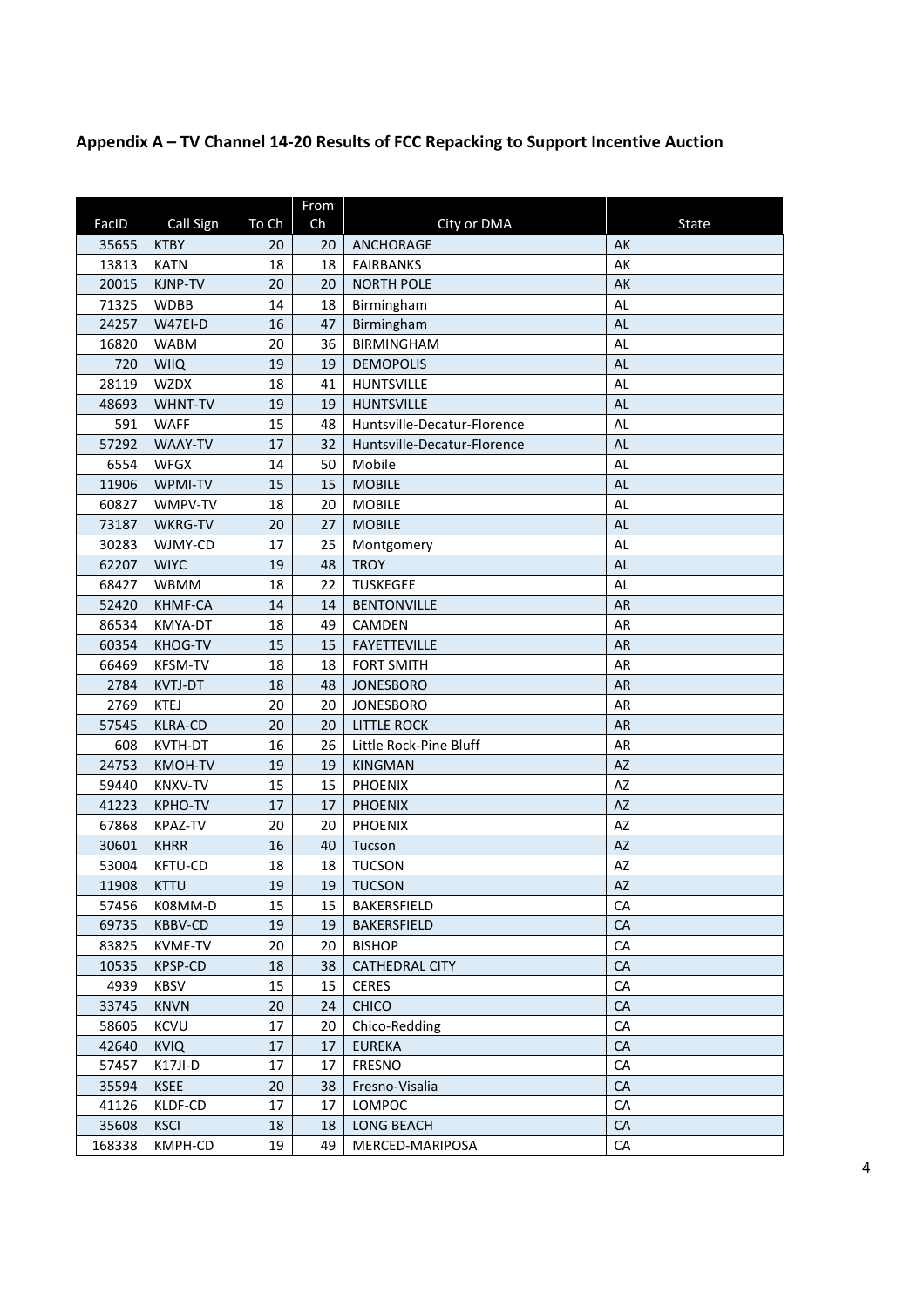| 58609  | KUVS-DT        | 18 | 18              | <b>MODESTO</b>                  | <b>CA</b>     |
|--------|----------------|----|-----------------|---------------------------------|---------------|
| 68666  | K17GD-D        | 17 | 17              | <b>PASO ROBLES</b>              | CA            |
| 18736  | KMUM-CD        | 19 | 31              | SACRAMENTO                      | CA            |
| 334    | K20JX-D        | 20 | 20              | SACRAMENTO                      | CA            |
| 35277  | <b>KNSD</b>    | 17 | 40              | San Diego                       | CA            |
| 10238  | <b>KUSI-TV</b> | 18 | 18              | SAN DIEGO                       | CA            |
| 6124   | <b>KPBS</b>    | 19 | 30              | <b>SAN DIEGO</b>                | CA            |
| 33778  | KDTV-DT        | 20 | 51              | SAN FRANCISCO                   | CA            |
| 64987  | <b>KSTS</b>    | 19 | 49              | <b>SAN JOSE</b>                 | CA            |
| 19654  | <b>KSBY</b>    | 15 | 15              | SAN LUIS OBISPO                 | CA            |
| 60639  | KSBB-CD        | 17 | 17              | <b>SANTA BARBARA</b>            | CA            |
| 63165  | <b>KCOY-TV</b> | 19 | 19              | <b>SANTA MARIA</b>              | CA            |
| 68406  | <b>KFAZ-CA</b> | 18 | 18              | <b>VISALIA</b>                  | CA            |
| 37101  | KETD           | 15 | 45              | Denver                          | CO            |
| 29455  | <b>KQDK-CD</b> | 16 | 39              | Denver                          | CO            |
| 166510 | <b>KPJR-TV</b> | 17 | 38              | Denver                          | <b>CO</b>     |
| 68695  | <b>KPXC-TV</b> | 18 | 43              | <b>DENVER</b>                   | CO            |
| 168750 | KSBS-CD        | 19 | 41              | <b>DENVER</b>                   | CO            |
| 20476  | <b>KRMT</b>    | 20 | 40              | <b>DENVER</b>                   | CO            |
| 48589  | <b>KREZ-TV</b> | 15 | 15              | <b>DURANGO</b>                  | CO            |
| 84224  | <b>KRMU</b>    | 20 | 20              | <b>DURANGO</b>                  | CO            |
| 31597  | <b>KFQX</b>    | 15 | 15              | <b>GRAND JUNCTION</b>           | <b>CO</b>     |
| 14042  | <b>KRMJ</b>    | 18 | 18              | <b>GRAND JUNCTION</b>           | CO            |
| 168449 | WAZW-CD        | 20 | 46              | Washington                      | DC            |
| 71085  | WBBH-TV        | 15 | 15              | <b>FORT MYERS</b>               | FL.           |
| 29715  | WTCE-TV        | 18 | 38              | <b>FORT PIERCE</b>              | FL            |
| 35575  | <b>WTVX</b>    | 20 | 34              | <b>FORT PIERCE</b>              | FL.           |
| 16993  | WCJB-TV        | 16 | 16              | <b>GAINESVILLE</b>              | FL.           |
| 11909  | WFOX-TV        | 14 | 32              | Jacksonville                    | <b>FL</b>     |
| 53116  | <b>WJXT</b>    | 18 | 42              | <b>JACKSONVILLE</b>             | FL.           |
| 35576  | WJAX-TV        | 19 | 19              | <b>JACKSONVILLE</b>             | <b>FL</b>     |
| 29712  | <b>WCWJ</b>    | 20 | 34              | <b>JACKSONVILLE</b>             | FL.           |
| 53819  | WMOR-TV        | 18 | 19              | LAKELAND                        | FL.           |
| 30129  | WPMF-CD        | 17 | 38              | Miami - Ft. Lauderdale          | <b>FL</b>     |
| 29547  | WSBS-CD        | 19 | 50 <sup>°</sup> | MIAMI, ETC.                     | <b>FL</b>     |
| 70415  | WZXZ-CD        | 20 | 36              | ORLANDO, ETC.                   | FL            |
| 67602  | WOPX-TV        | 14 | 48              | Orlando-Daytona Beach-Melbourne | FL.           |
| 131    | WVEN-TV        | 15 | 49              | Orlando-Daytona Beach-Melbourne | FL            |
| 10549  | WRCF-CD        | 16 | 35              | Orlando-Daytona Beach-Melbourne | FL            |
| 71363  | WEAR-TV        | 17 | 17              | PENSACOLA                       | FL            |
| 74112  | <b>WTOG</b>    | 19 | 44              | ST. PETERSBURG                  | FL            |
| 22245  | WFXU           | 17 | 48              | Tallahassee                     | ${\sf FL}$    |
| 23486  | <b>WTLH</b>    | 19 | 50              | Tallahassee                     | FL            |
| 31590  | <b>WCTV</b>    | 20 | 46              | Tallahassee                     | FL            |
| 60559  | WFTT-DT        | 20 | 47              | <b>TAMPA</b>                    | FL.           |
| 2130   | WZRA-CA        | 15 | 48              | Tampa-St Petersburg-Sarasota    | $\mathsf{FL}$ |
| 64588  | WFTS-TV        | 17 | 29              | Tampa-St Petersburg-Sarasota    | FL            |
| 51988  | <b>WPBF</b>    | 16 | 16              | <b>TEQUESTA</b>                 | FL            |
| 70865  | WTCN-CA        | 17 | 43              | West Palm Beach-Ft. Pierce      | <b>FL</b>     |
| 73136  | WJHG-TV        | 16 | 18              | Panama City                     | FL.           |
| 48813  | WUVG-DT        | 18 | 48              | <b>ATHENS</b>                   | GA            |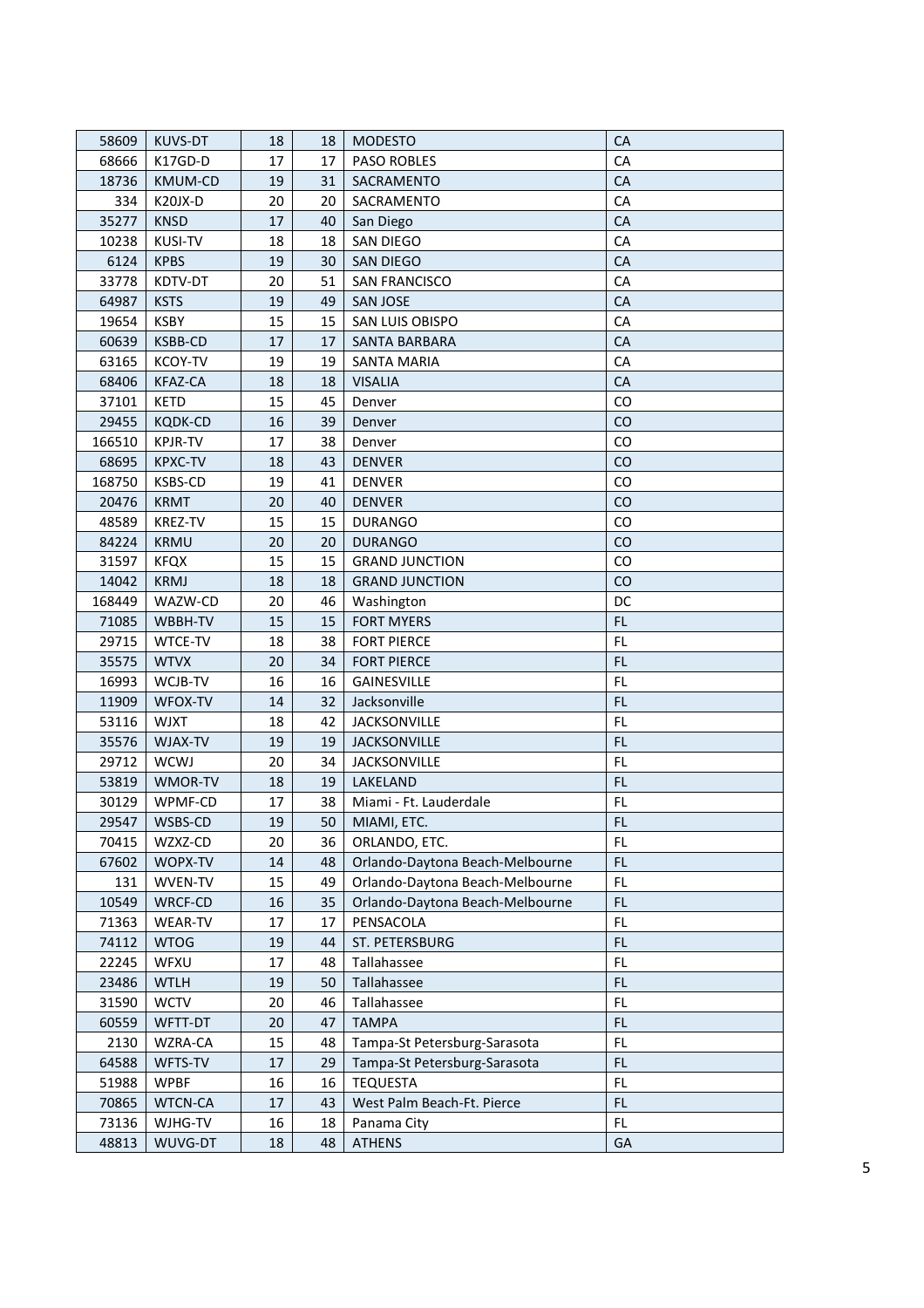| 35090  | WSKC-CD        | 14 | 22 | Atlanta                          | GA             |
|--------|----------------|----|----|----------------------------------|----------------|
| 51969  | WPXA-TV        | 16 | 31 | Atlanta                          | GA             |
| 72120  | WGCL-TV        | 19 | 19 | <b>ATLANTA</b>                   | GA             |
| 168812 | WANN-CD        | 20 | 29 | <b>ATLANTA</b>                   | GA             |
| 3369   | WBEK-CD        | 16 | 16 | AUGUSTA                          | GA             |
| 17464  | WBPI-CD        | 19 | 49 | <b>AUGUSTA</b>                   | GA             |
| 11113  | <b>WLGA</b>    | 17 | 30 | Columbus                         | GA             |
| 3359   | <b>WRBL</b>    | 15 | 15 | <b>COLUMBUS</b>                  | GA             |
| 49236  | WDNN-CD        | 20 | 49 | <b>DALTON</b>                    | GA             |
| 21150  | WDMA-CD        | 16 | 31 | Macon                            | GA             |
| 48662  | WSAV-TV        | 16 | 39 | Savannah                         | GA             |
| 29232  | <b>KTGM</b>    | 14 | 14 | <b>TAMUNING</b>                  | GU             |
| 51241  | KALO           | 18 | 38 | HONOLULU                         | H <sub>l</sub> |
| 34527  | <b>KIKU</b>    | 19 | 19 | <b>HONOLULU</b>                  | HI             |
| 64548  | <b>KITV</b>    | 20 | 40 | HONOLULU                         | H <sub>l</sub> |
| 34859  | <b>KOGG</b>    | 16 | 16 | WAILUKU                          | HI             |
| 89714  | <b>KUPU</b>    | 15 | 15 | <b>WAIMANALO</b>                 | HI             |
|        |                |    |    | Cedar Rapids-Waterloo-Iowa City- |                |
| 17625  | <b>KFXB-TV</b> | 14 | 43 | Dubuque                          | IA             |
| 6885   | <b>KWQC-TV</b> | 17 | 36 | <b>DAVENPORT</b>                 | IA             |
| 56527  | KDSM-TV        | 16 | 16 | <b>DES MOINES</b>                | IA             |
| 78915  | <b>KDMI</b>    | 19 | 19 | <b>DES MOINES</b>                | IA             |
| 46753  | KDAO-CD        | 17 | 44 | MARSHALLTOWN                     | IA             |
| 29086  | <b>KYIN</b>    | 18 | 18 | <b>MASON CITY</b>                | IA             |
| 53820  | KYOU-TV        | 15 | 15 | <b>OTTUMWA</b>                   | IA             |
| 66170  | <b>KTIV</b>    | 14 | 41 | Sioux City                       | IA             |
| 35097  | <b>KKJB</b>    | 15 | 39 | <b>Boise</b>                     | ID             |
| 27621  | <b>KCLP-CA</b> | 18 | 18 | <b>BOISE</b>                     | ID             |
| 62424  | <b>KCDT</b>    | 18 | 45 | <b>COEUR D'ALENE</b>             | ID             |
| 17402  | K17ED-D        | 17 | 17 | PAYETTE                          | ID             |
| 86205  | <b>KPIF</b>    | 15 | 15 | POCATELLO                        | ID             |
| 62430  | KISU-TV        | 17 | 17 | POCATELLO                        | ID             |
| 70428  | WBXC-CD        | 18 | 46 | CHAMPAIGN/URBANA                 | IL             |
| 25686  | <b>WICS</b>    | 15 | 42 | Champaign-Springfield-Decatur    | $\sf IL$       |
| 62009  | WRSP-TV        | 16 | 44 | Champaign-Springfield-Decatur    | IL             |
| 168662 | WMEU-CD        | 18 | 32 | <b>CHICAGO</b>                   | IL             |
| 72115  | WGN-TV         | 19 | 19 | <b>CHICAGO</b>                   | IL             |
| 71425  | WWME-CD        | 20 | 39 | <b>CHICAGO</b>                   | IL             |
| 70852  | <b>WAND</b>    | 20 | 17 | <b>DECATUR</b>                   | L              |
| 70536  | <b>WSEC</b>    | 18 | 15 | <b>JACKSONVILLE</b>              | IL             |
| 66983  | W15BU-D        | 15 | 15 | <b>JOHNSON CITY</b>              | L              |
| 72945  | <b>WTVO</b>    | 16 | 16 | <b>ROCKFORD</b>                  | IL             |
| 34205  | <b>WKOH</b>    | 17 | 30 | Evansville                       | IN             |
| 17742  | WYYW-CD        | 15 | 15 | EVANSVILLE                       | IN             |
| 189735 | WTSN-CD        | 20 | 20 | EVANSVILLE                       | IN             |
| 22108  | <b>WFWA</b>    | 18 | 40 | <b>FORT WAYNE</b>                | IN             |
| 25040  | WFFT-TV        | 20 | 36 | <b>FORT WAYNE</b>                | IN             |
| 67485  | WFWC-CD        | 16 | 45 | Ft. Wayne                        | IN             |
| 49803  | <b>WYIN</b>    | 17 | 17 | <b>GARY</b>                      | IN             |
| 56526  | <b>WTTK</b>    | 15 | 29 | Indianapolis                     | IN             |
| 28199  | WDNI-CD        | 16 | 19 | Indianapolis                     | IN             |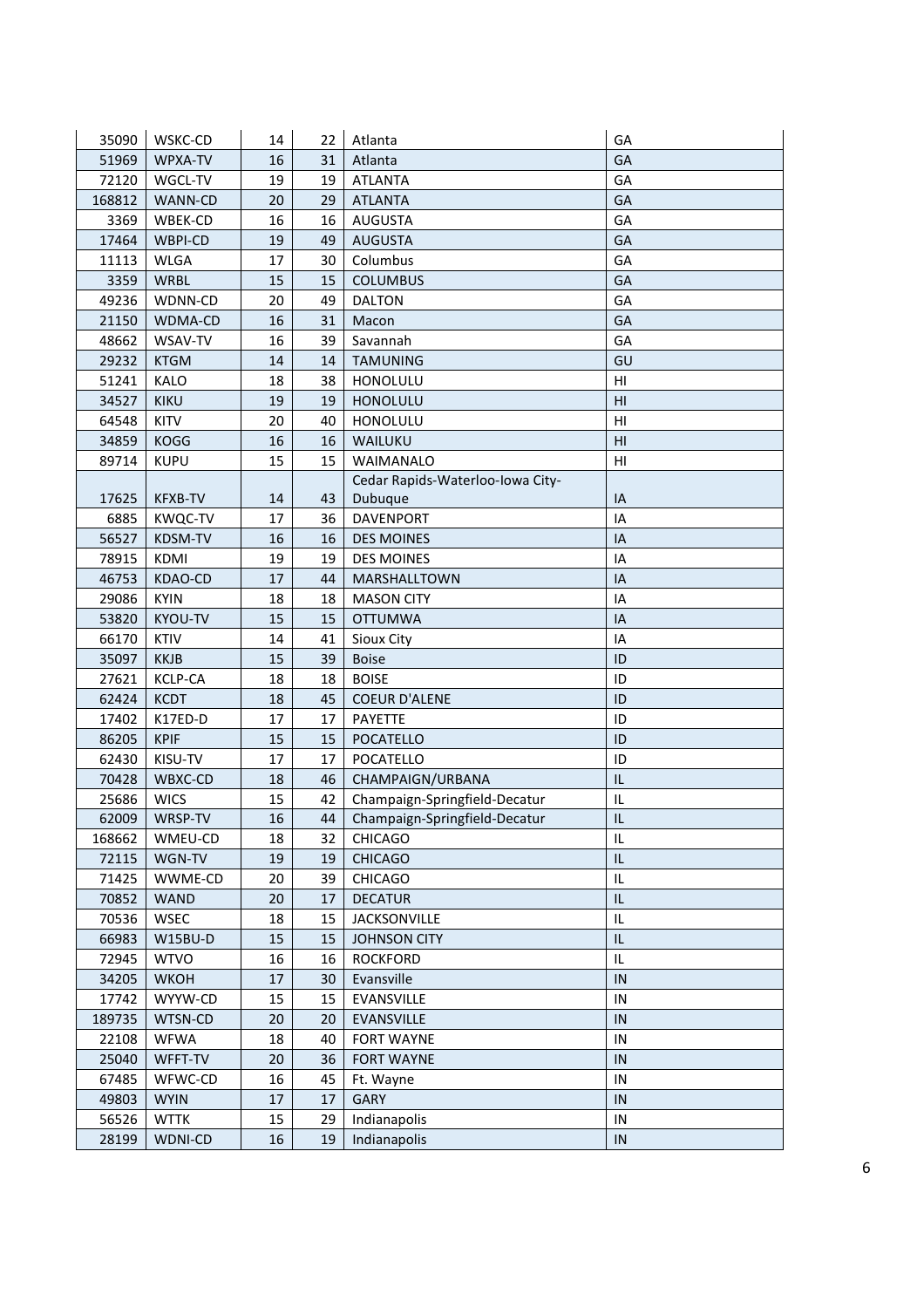| 70161  | WALV-CD        | 17 | 46 | <b>INDIANAPOLIS</b>                 | IN        |
|--------|----------------|----|----|-------------------------------------|-----------|
| 3646   | <b>WIPB</b>    | 19 | 23 | <b>MUNCIE</b>                       | IN        |
| 65247  | WAWV-TV        | 18 | 39 | <b>TERRE HAUTE</b>                  | $\sf IN$  |
| 65523  | <b>KLBY</b>    | 17 | 17 | <b>COLBY</b>                        | KS        |
| 162115 | <b>KWKS</b>    | 19 | 19 | <b>COLBY</b>                        | KS        |
| 60675  | <b>KOOD</b>    | 16 | 16 | <b>HAYS</b>                         | <b>KS</b> |
| 83181  | <b>KOCW</b>    | 14 | 14 | <b>HOISINGTON</b>                   | KS        |
| 66413  | <b>KWCH-DT</b> | 19 | 19 | <b>HUTCHINSON</b>                   | KS        |
| 11912  | <b>KAAS-TV</b> | 17 | 17 | SALINA                              | KS        |
| 49397  | <b>KTKA-TV</b> | 16 | 49 | Topeka                              | <b>KS</b> |
| 43649  | <b>KTMJ-CD</b> | 20 | 43 | <b>TOPEKA</b>                       | KS        |
| 72358  | <b>KSNW</b>    | 15 | 45 | Wichita-Hutchinson                  | <b>KS</b> |
| 71861  | WKYU-TV        | 18 | 18 | <b>BOWLING GREEN</b>                | KY        |
| 64017  | WDKY-TV        | 19 | 31 | <b>DANVILLE</b>                     | KY        |
| 53939  | WLKY           | 14 | 26 | Louisville                          | KY        |
| 8500   | WLCU-CD        | 15 | 23 | Louisville                          | KY        |
| 34167  | <b>WMYO</b>    | 16 | 51 | Louisville                          | KY        |
| 25078  | WKYI-CD        | 18 | 24 | <b>LOUISVILLE</b>                   | KY        |
| 34174  | WKMU           | 17 | 36 | <b>MURRAY</b>                       | KY        |
| 51991  | WPSD-TV        | 19 | 32 | <b>PADUCAH</b>                      | <b>KY</b> |
| 34222  | WKSO-TV        | 17 | 14 | SOMERSET                            | KY        |
| 16539  | WNTZ-TV        | 15 | 49 | Alexandria                          | LA        |
| 24975  | KZUP-CD        | 20 | 20 | <b>BATON ROUGE</b>                  | LA        |
| 82476  | <b>KLWB</b>    | 17 | 50 | Lafayette                           | LA        |
| 33261  | <b>KADN-TV</b> | 16 | 16 | LAFAYETTE                           | LA        |
| 21149  | <b>KAJN-CD</b> | 17 | 40 | LAFAYETTE                           | LA        |
| 35852  | <b>KVHP</b>    | 18 | 30 | <b>LAKE CHARLES</b>                 | LA        |
| 38587  | KLTL-TV        | 20 | 20 | <b>LAKE CHARLES</b>                 | LA        |
| 54280  | WNOL-TV        | 15 | 15 | <b>NEW ORLEANS</b>                  | LA        |
| 71357  | WDSU           | 19 | 43 | <b>NEW ORLEANS</b>                  | LA        |
| 73706  | <b>KSHV-TV</b> | 16 | 44 | Shreveport                          | LA        |
| 38591  | KLTS-TV        | 17 | 24 | SHREVEPORT                          | LA        |
| 70420  | <b>KBXS-CD</b> | 20 | 50 | <b>SHREVEPORT</b>                   | LA        |
| 13938  | <b>WUPL</b>    | 17 | 24 | <b>SLIDELL</b>                      | LA        |
| 3658   | KARD           | 19 | 36 | <b>WEST MONROE</b>                  | LA        |
| 69271  | WEKW-TV        | 18 | 49 | <b>Boston</b>                       | MA        |
| 25456  | WBZ-TV         | 20 | 30 | <b>BOSTON</b>                       | MA        |
| 30577  | <b>WUNI</b>    | 19 | 29 | <b>WORCESTER</b>                    | MA        |
| 40618  | <b>WCPB</b>    | 16 | 28 | Salisbury                           | MD        |
| 25683  | WGME-TV        | 15 | 38 | Portland-Auburn                     | <b>ME</b> |
| 84088  | <b>WPFO</b>    | 17 | 23 | WATERVILLE                          | ME        |
| 16530  | WDCQ-TV        | 15 | 15 | <b>BAD AXE</b>                      | MI        |
| 10212  | <b>WOTV</b>    | 17 | 20 | <b>BATTLE CREEK</b>                 | MI        |
| 25722  | W33BY-D        | 15 | 33 | Detroit                             | MI        |
| 16817  | <b>WTVS</b>    | 20 | 43 | <b>DETROIT</b>                      | MI        |
| 21737  | <b>WSMH</b>    | 16 | 16 | <b>FLINT</b>                        | MI        |
| 36851  | WXSP-CD        | 15 | 15 | <b>GRAND RAPIDS</b>                 | MI        |
| 68433  | <b>WXMI</b>    | 19 | 19 | <b>GRAND RAPIDS</b>                 | MI        |
| 67001  | WOBC-CD        | 16 | 14 | Grand Rapids-Kalamazoo-Battle Creek | MI        |
| 36533  | <b>WLAJ</b>    | 14 | 25 | Lansing                             | MI        |
| 9913   | <b>WCMW</b>    | 20 | 21 | <b>MANISTEE</b>                     | MI        |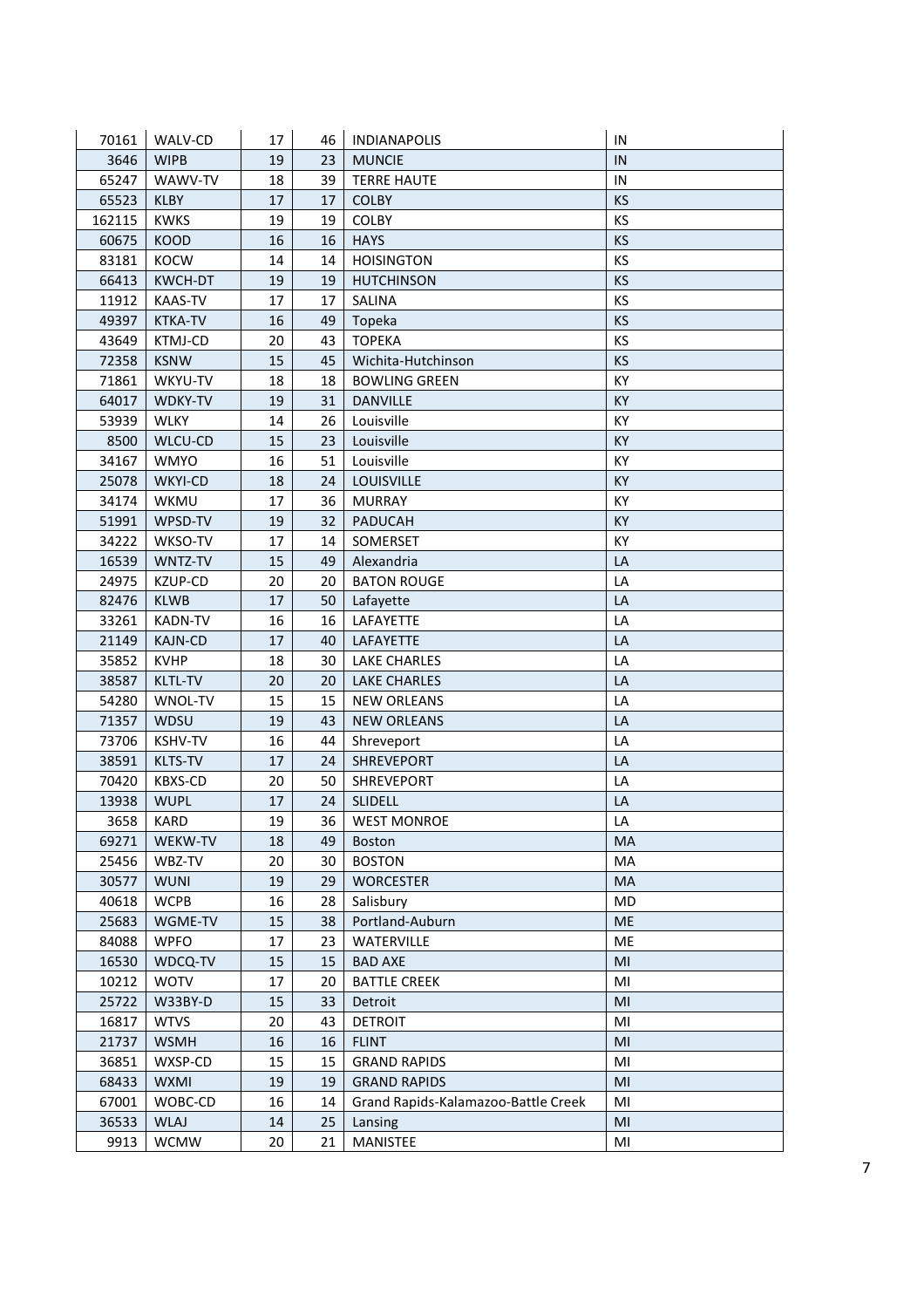| 81448  | <b>WZMQ</b>    | 19 | 19              | <b>MARQUETTE</b>                    | MI        |
|--------|----------------|----|-----------------|-------------------------------------|-----------|
| 72052  | WEYI-TV        | 18 | 30              | SAGINAW                             | MI        |
| 21254  | WTOM-TV        | 16 | 35              | <b>Traverse City-Cadillac</b>       | MI        |
| 28510  | KSMQ-TV        | 20 | 20              | <b>AUSTIN</b>                       | <b>MN</b> |
| 132606 | KCGE-DT        | 16 | 16              | <b>CROOKSTON</b>                    | <b>MN</b> |
| 35525  | <b>KQDS-TV</b> | 18 | 17              | <b>DULUTH</b>                       | MN        |
| 35907  | <b>KPXM-TV</b> | 16 | 40              | Minneapolis - St. Paul              | <b>MN</b> |
| 71558  | <b>KSMN</b>    | 15 | 15              | <b>WORTHINGTON</b>                  | MN        |
| 63164  | KMIZ           | 17 | 17              | <b>COLUMBIA</b>                     | <b>MO</b> |
| 48521  | KNLJ           | 20 | 20              | JEFFERSON CITY                      | <b>MO</b> |
| 67766  | <b>KSNF</b>    | 17 | 46              | <b>JOPLIN</b>                       | <b>MO</b> |
| 53843  | <b>KCPT</b>    | 18 | 18              | <b>KANSAS CITY</b>                  | <b>MO</b> |
| 73998  | <b>KPOB-TV</b> | 15 | 15              | POPLAR BLUFF                        | <b>MO</b> |
| 4326   | KMOS-TV        | 15 | 15              | SEDALIA                             | <b>MO</b> |
| 51102  | <b>KOZK</b>    | 16 | 23              | Springfield                         | <b>MO</b> |
| 36003  | <b>KYTV</b>    | 19 | 44              | SPRINGFIELD                         | <b>MO</b> |
| 9375   | <b>KEFN-CD</b> | 20 | 49              | St. Louis                           | <b>MO</b> |
| 48525  | KNLC           | 14 | 14              | ST. LOUIS                           | <b>MO</b> |
| 62182  | <b>KETC</b>    | 17 | 39              | ST. LOUIS                           | <b>MO</b> |
| 43197  | WMAH-TV        | 16 | 16              | <b>BILOXI</b>                       | <b>MS</b> |
| 43184  | WMAU-TV        | 18 | 18              | <b>BUDE</b>                         | <b>MS</b> |
| 25236  | <b>WXVT</b>    | 15 | 15              | GREENVILLE                          | <b>MS</b> |
| 41883  | WBII-CD        | 20 | 20              | <b>HOLLY SPRINGS</b>                | <b>MS</b> |
| 71326  | <b>WDBD</b>    | 14 | 40              | Jackson                             | <b>MS</b> |
| 43168  | WMPN-TV        | 20 | 20              | <b>JACKSON</b>                      | <b>MS</b> |
| 83946  | <b>WEPH</b>    | 17 | 49              | <b>TUPELO</b>                       | <b>MS</b> |
| 37732  | WLOV-TV        | 16 | 16              | <b>WEST POINT</b>                   | <b>MS</b> |
| 169030 | <b>KBGS-TV</b> | 16 | 16              | <b>BILLINGS</b>                     | MT        |
| 5243   | <b>KSVI</b>    | 18 | 18              | <b>BILLINGS</b>                     | <b>MT</b> |
| 14674  | <b>KWYB</b>    | 19 | 19              | <b>BUTTE</b>                        | MT        |
| 13792  | <b>KTGF</b>    | 17 | 45              | <b>GREAT FALLS</b>                  | <b>MT</b> |
| 35453  | <b>KAJJ-CD</b> | 18 | 39              | KALISPELL                           | MT        |
| 169027 | <b>KUKL-TV</b> | 15 | 46              | Missoula                            | <b>MT</b> |
| 69300  | WUNF-TV        | 20 | 25              | ASHEVILLE                           | <b>NC</b> |
| 69080  | WUNC-TV        | 20 | 25 <sub>1</sub> | <b>CHAPEL HILL</b>                  | <b>NC</b> |
| 65919  | WHKY-TV        | 14 | 40              | Charlotte                           | <b>NC</b> |
| 67022  | W21CK-D        | 15 | 21              | Charlotte                           | <b>NC</b> |
| 49157  | <b>WCCB</b>    | 18 | 27              | CHARLOTTE                           | <b>NC</b> |
| 74070  | WSOC-TV        | 19 | 34              | <b>CHARLOTTE</b>                    | <b>NC</b> |
| 53921  | WXII-TV        | 16 | 31              | Greensboro-High Point-Winston Salem | <b>NC</b> |
| 35582  | <b>WYDO</b>    | 19 | 47              | GREENVILLE                          | <b>NC</b> |
| 37971  | WPXU-TV        | 16 | 34              | Greenville-New Bern-Washington      | <b>NC</b> |
| 8688   | WRAL-TV        | 17 | 48              | RALEIGH                             | NC        |
| 73205  | <b>WLFL</b>    | 18 | 27              | RALEIGH                             | <b>NC</b> |
| 54963  | <b>WRDC</b>    | 14 | 28              | Raleigh-Durham                      | <b>NC</b> |
| 64611  | WRAZ           | 15 | 49              | Raleigh-Durham                      | <b>NC</b> |
| 22121  | <b>KBMY</b>    | 17 | 17              | <b>BISMARCK</b>                     | <b>ND</b> |
| 55684  | <b>KXMA-TV</b> | 19 | 19              | <b>DICKINSON</b>                    | <b>ND</b> |
| 53315  | <b>KJRE</b>    | 20 | 20              | ELLENDALE                           | <b>ND</b> |
| 61961  | <b>KVLY-TV</b> | 18 | 44              | <b>FARGO</b>                        | <b>ND</b> |
| 55372  | <b>KVRR</b>    | 19 | 19              | <b>FARGO</b>                        | <b>ND</b> |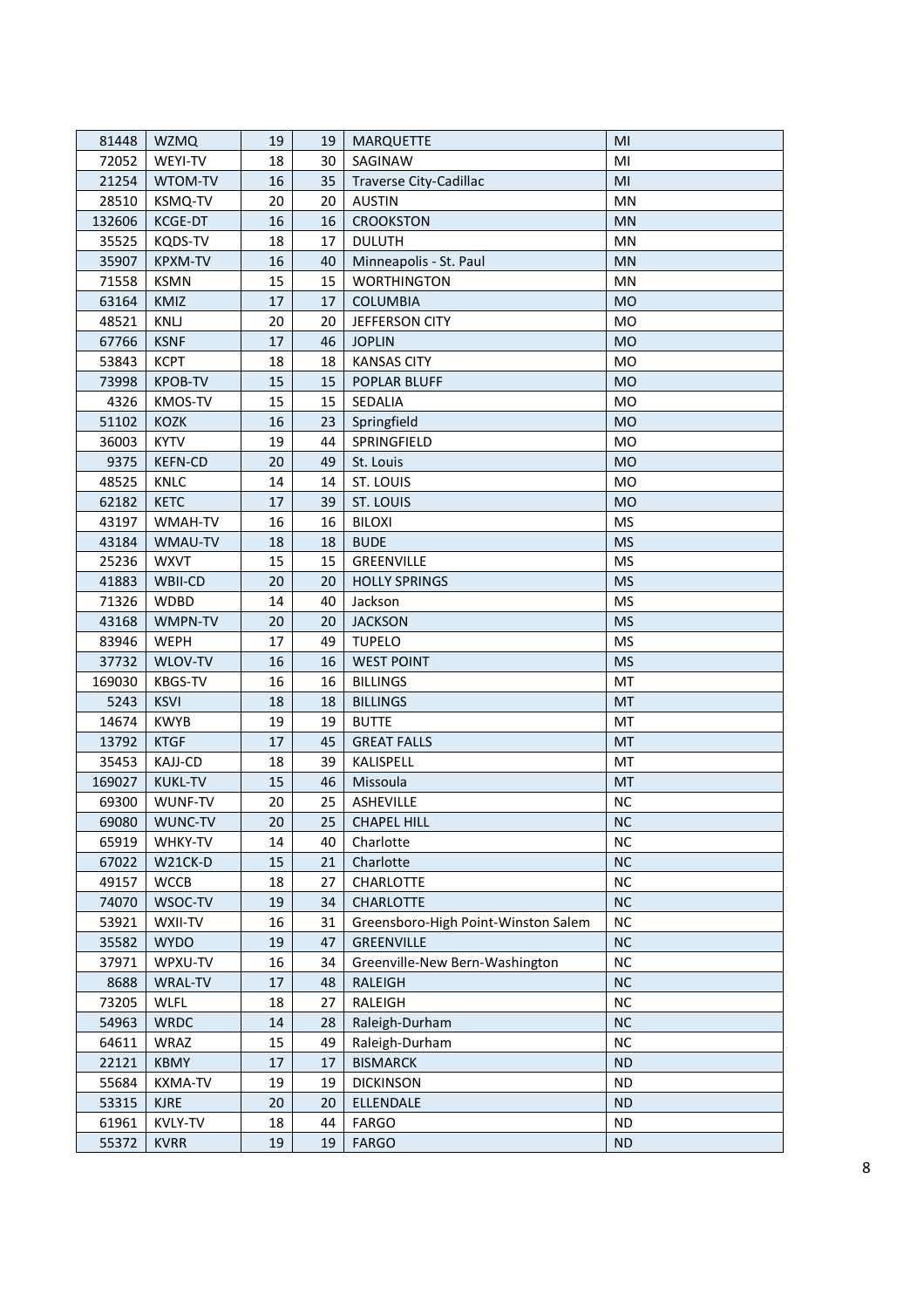| 53320  | <b>KGFE</b>    | 15 | 15 | <b>GRAND FORKS</b>       | <b>ND</b> |
|--------|----------------|----|----|--------------------------|-----------|
| 22127  | <b>KMCY</b>    | 14 | 14 | <b>MINOT</b>             | <b>ND</b> |
| 53313  | <b>KSRE</b>    | 15 | 40 | Minot-Bismarck-Dickinson | <b>ND</b> |
| 55683  | <b>KXMD-TV</b> | 14 | 14 | <b>WILLISTON</b>         | <b>ND</b> |
| 84453  | <b>KFXL-TV</b> | 15 | 15 | LINCOLN                  | <b>NE</b> |
| 47995  | <b>KXNE-TV</b> | 19 | 19 | <b>NORFOLK</b>           | <b>NE</b> |
| 47974  | <b>KYNE-TV</b> | 17 | 17 | <b>OMAHA</b>             | <b>NE</b> |
| 53903  | <b>KETV</b>    | 20 | 20 | <b>OMAHA</b>             | <b>NE</b> |
| 43952  | WMBC-TV        | 18 | 18 | <b>NEWTON</b>            | <b>NJ</b> |
| 55056  | KTEL-CD        | 15 | 15 | ALBUQUERQUE              | <b>NM</b> |
| 1151   | <b>KAZQ</b>    | 17 | 17 | ALBUQUERQUE              | <b>NM</b> |
| 35084  | KLUZ-TV        | 16 | 42 | Albuquerque-Santa Fe     | <b>NM</b> |
| 33819  | <b>KNBX-CD</b> | 14 | 14 | LAS VEGAS                | <b>NV</b> |
| 67089  | <b>KINC</b>    | 16 | 16 | LAS VEGAS                | <b>NV</b> |
| 10498  | <b>KEEN-CD</b> | 17 | 17 | LAS VEGAS                | <b>NV</b> |
| 66807  | KHDF-CD        | 19 | 19 | <b>LAS VEGAS</b>         | <b>NV</b> |
| 63768  | KBLR           | 20 | 40 | PARADISE                 | <b>NV</b> |
| 10228  | <b>KNPB</b>    | 15 | 15 | <b>RENO</b>              | <b>NV</b> |
| 34577  | <b>KRNS-CD</b> | 18 | 46 | <b>RENO</b>              | <b>NV</b> |
| 19191  | <b>KAME-TV</b> | 20 | 20 | <b>RENO</b>              | <b>NV</b> |
| 167948 | WFNY-CD        | 16 | 48 | Albany-Schenectady-Troy  | <b>NY</b> |
| 13933  | WYPX-TV        | 19 | 50 | AMSTERDAM                | <b>NY</b> |
| 15569  | WBGH-CA        | 20 | 20 | <b>BINGHAMTON</b>        | <b>NY</b> |
| 67784  | WNYO-TV        | 16 | 49 | <b>Buffalo</b>           | <b>NY</b> |
| 14326  | WBNF-CD        | 15 | 15 | <b>BUFFALO</b>           | <b>NY</b> |
| 10132  | WFFF-TV        | 16 | 43 | <b>Burlington</b>        | <b>NY</b> |
| 15567  | W16AX-D        | 16 | 16 | <b>ITHACA</b>            | <b>NY</b> |
| 16744  | WWNY-CD        | 18 | 18 | MASSENA                  | NY.       |
| 57476  | <b>WPTZ</b>    | 14 | 14 | PLATTSBURGH              | <b>NY</b> |
| 77515  | <b>WNMN</b>    | 17 | 40 | <b>SARANAC LAKE</b>      | <b>NY</b> |
| 70158  | WVVH-CD        | 18 | 50 | SOUTHAMPTON              | <b>NY</b> |
| 40758  | <b>WSYT</b>    | 14 | 19 | Syracuse                 | <b>NY</b> |
| 58725  | WNYS-TV        | 15 | 44 | Syracuse                 | <b>NY</b> |
| 73113  | WSYR-TV        | 17 | 17 | SYRACUSE                 | <b>NY</b> |
| 74151  | <b>WTVH</b>    | 18 | 47 | SYRACUSE                 | <b>NY</b> |
| 21252  | WSTM-TV        | 19 | 24 | <b>SYRACUSE</b>          | <b>NY</b> |
| 53734  | WCNY-TV        | 20 | 25 | SYRACUSE                 | <b>NY</b> |
| 72958  | WBNX-TV        | 17 | 30 | <b>AKRON</b>             | OН        |
| 39738  | WXIX-TV        | 15 | 29 | Cincinnati               | OН        |
| 65666  | <b>WCET</b>    | 17 | 34 | <b>CINCINNATI</b>        | OH        |
| 11204  | WSTR-TV        | 18 | 33 | <b>CINCINNATI</b>        | OН        |
| 46979  | <b>WLWT</b>    | 20 | 35 | <b>CINCINNATI</b>        | <b>OH</b> |
| 59441  | WEWS-TV        | 15 | 15 | CLEVELAND                | OН        |
| 73195  | <b>WKYC</b>    | 19 | 17 | <b>CLEVELAND</b>         | <b>OH</b> |
| 66185  | WOSU-TV        | 16 | 38 | Columbus                 | OH        |
| 50781  | WCMH-TV        | 14 | 14 | <b>COLUMBUS</b>          | OH        |
| 30244  | WCLL-CD        | 19 | 19 | <b>COLUMBUS</b>          | OH        |
| 68549  | WOHL-CD        | 15 | 35 | Lima                     | OН        |
| 41892  | WOHZ-CD        | 20 | 41 | MANSFIELD                | OН        |
| 1104   | WMNO-CD        | 18 | 28 | <b>MARION</b>            | OH        |
| 35666  | KTEN           | 17 | 26 | ADA                      | OK        |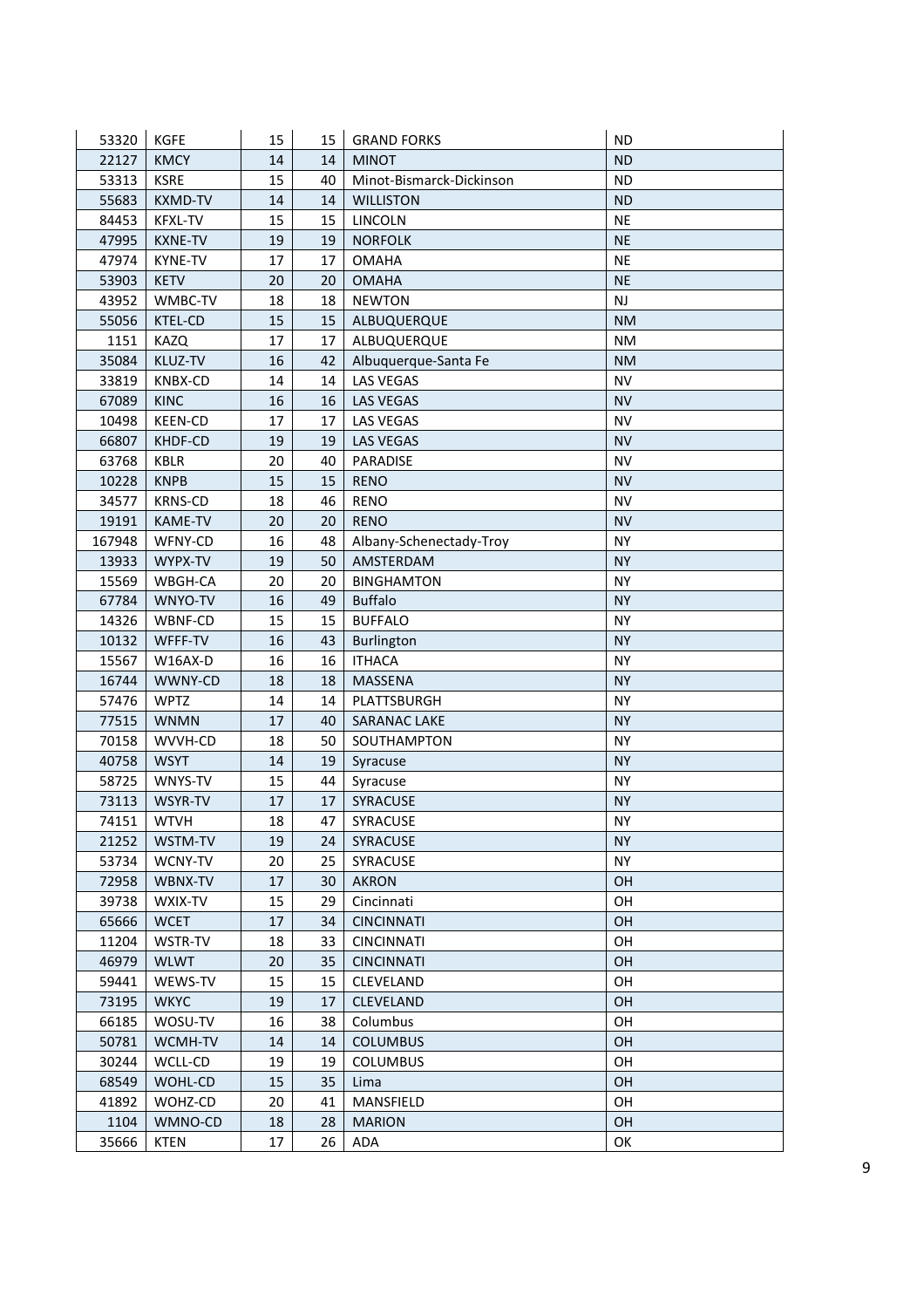| 78322  | KQCW-DT        | 20 | 20              | <b>MUSKOGEE</b>       | OK        |
|--------|----------------|----|-----------------|-----------------------|-----------|
| 84225  | KOCM           | 16 | 46              | Oklahoma City         | OK        |
| 67999  | KTBO-TV        | 15 | 15              | OKLAHOMA CITY         | OK        |
| 2566   | KOPX-TV        | 18 | 50              | OKLAHOMA CITY         | OK        |
| 50182  | <b>KAUT-TV</b> | 19 | 40              | <b>OKLAHOMA CITY</b>  | OK        |
| 52425  | <b>KSJF-CD</b> | 19 | 50              | POTEAU                | OK        |
| 37099  | <b>KWHB</b>    | 16 | 47              | Tulsa                 | OK        |
| 31369  | KUTU-CD        | 17 | 25              | <b>TULSA</b>          | OK        |
| 35464  | KFXO-LD        | 15 | 39              | Bend                  | OR        |
| 167799 | KABH-CD        | 17 | 17              | <b>BEND</b>           | OR        |
| 166534 | <b>KOHD</b>    | 18 | 18              | <b>BEND</b>           | OR        |
| 71070  | KORY-CD        | 15 | 15              | <b>EUGENE</b>         | OR        |
| 35189  | <b>KMTR</b>    | 17 | 17              | <b>EUGENE</b>         | OR        |
| 8257   | K19GH-D        | 19 | 19              | EUGENE, ETC.          | <b>OR</b> |
| 81447  | <b>KUNP</b>    | 16 | 16              | LA GRANDE             | OR        |
| 71080  | KOXO-CD        | 15 | 41              | Portland              | <b>OR</b> |
| 71069  | KORS-CD        | 16 | 16              | <b>PORTLAND</b>       | OR        |
| 71074  | <b>KOXI-CD</b> | 20 | 20              | PORTLAND              | OR        |
| 31437  | <b>KTVC</b>    | 18 | 18              | <b>ROSEBURG</b>       | OR        |
| 61551  | <b>KPIC</b>    | 19 | 19              | <b>ROSEBURG</b>       | OR        |
| 56971  | KRHP-CD        | 14 | 14              | THE DALLES            | <b>OR</b> |
| 68393  | WJMB-CD        | 17 | 17              | <b>BUTLER</b>         | PA        |
| 66219  | WPSU-TV        | 15 | 15              | CLEARFIELD            | PA        |
| 73879  | WPHL-TV        | 17 | 17              | PHILADELPHIA          | PA        |
| 41314  | WINP-TV        | 16 | 38              | Pittsburgh            | PA        |
| 68395  | WBYD-CD        | 19 | 39              | Pittsburgh            | PA        |
| 73875  | WPGH-TV        | 20 | 43              | PITTSBURGH            | PA        |
| 73318  | WNEP-TV        | 16 | 50              | Wilkes Barre-Scranton | PA        |
| 61573  | <b>WVEO</b>    | 17 | 17              | AGUADILLA             | PR        |
| 60357  | <b>WOST</b>    | 20 | 22              | MAYAGUEZ              | PR        |
| 19561  | <b>WECN</b>    | 18 | 18              | <b>NARANJITO</b>      | PR        |
| 2175   | <b>WQTO</b>    | 19 | 25              | <b>PONCE</b>          | PR        |
| 26681  | WTIN-TV        | 14 | 15              | <b>Puerto Rico</b>    | PR        |
| 2174   | <b>WMTJ</b>    | 15 | 16              | Puerto Rico           | PR        |
| 15320  | <b>WRUA</b>    | 16 | 33 <sup>2</sup> | Puerto Rico           | <b>PR</b> |
| 50063  | WPXQ-TV        | 17 | 17              | <b>BLOCK ISLAND</b>   | RI        |
| 416    | WTAT-TV        | 17 | 24              | <b>CHARLESTON</b>     | SC        |
| 55203  | WLCN-CD        | 18 | 18              | CHARLESTON            | SC        |
| 71297  | WCSC-TV        | 19 | 47              | CHARLESTON            | <b>SC</b> |
| 10587  | WCBD-TV        | 20 | 50              | CHARLESTON            | SC        |
| 37176  | <b>WLTX</b>    | 15 | 17              | Columbia              | SC        |
| 72300  | <b>WHNS</b>    | 17 | 21              | GREENVILLE            | SC        |
| 61008  | WJPM-TV        | 16 | 45              | Myrtle Beach-Florence | SC        |
| 61064  | KDSD-TV        | 17 | 17              | ABERDEEN              | SD        |
| 48660  | <b>KPRY-TV</b> | 19 | 19              | PIERRE                | SD        |
| 41969  | <b>KCLO-TV</b> | 16 | 16              | <b>RAPID CITY</b>     | <b>SD</b> |
| 71353  | WDSI-TV        | 14 | 40              | Chattanooga           | <b>TN</b> |
| 52078  | WPDP-LP        | 19 | 25              | CLEVELAND             | TN        |
| 52628  | WPXK-TV        | 18 | 23              | <b>JELLICO</b>        | <b>TN</b> |
| 27501  | WKPZ-CD        | 19 | 19              | KINGSPORT             | TN        |
| 19200  | <b>WTNZ</b>    | 15 | 34              | Knoxville             | <b>TN</b> |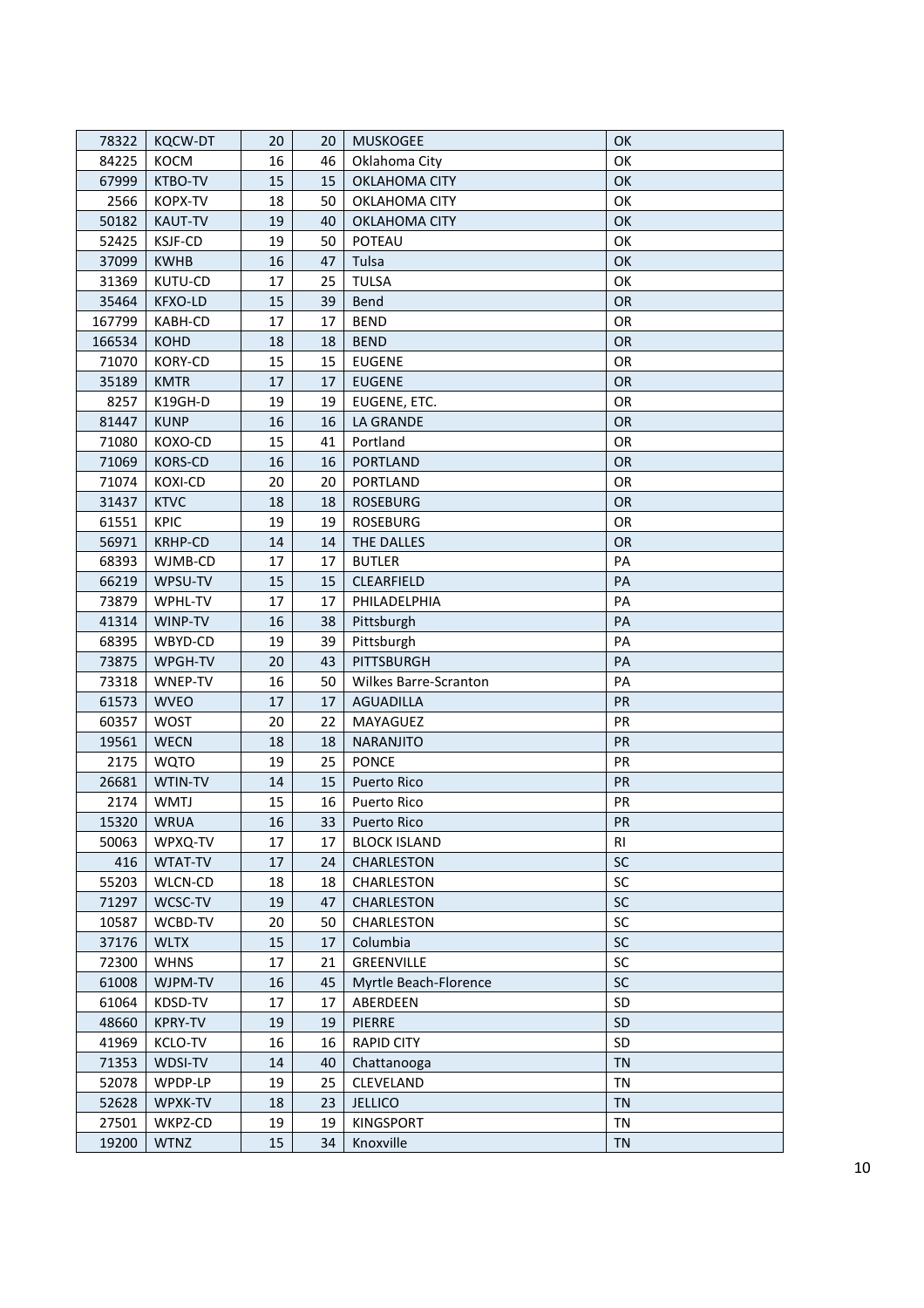| 168014 | W50EA-D        | 15 | 50 | Memphis                        | <b>TN</b> |
|--------|----------------|----|----|--------------------------------|-----------|
| 30580  | WPBM-CD        | 15 | 46 | Nashville                      | <b>TN</b> |
| 11117  | <b>WHTN</b>    | 16 | 38 | Nashville                      | <b>TN</b> |
| 418    | <b>WZTV</b>    | 20 | 15 | NASHVILLE                      | <b>TN</b> |
| 37808  | <b>WLFG</b>    | 14 | 49 | <b>Tri-Cities</b>              | <b>TN</b> |
| 77677  | WAPK-CD        | 16 | 36 | <b>Tri-Cities</b>              | <b>TN</b> |
| 62293  | <b>KXVA</b>    | 15 | 15 | ABILENE                        | <b>TX</b> |
| 33722  | <b>KCIT</b>    | 15 | 15 | AMARILLO                       | <b>TX</b> |
| 8523   | <b>KAMR-TV</b> | 19 | 19 | AMARILLO                       | <b>TX</b> |
| 48836  | <b>KXLK-CD</b> | 14 | 23 | Austin                         | <b>TX</b> |
| 35913  | KHPL-CD        | 15 | 40 | Austin                         | <b>TX</b> |
| 38562  | KGBS-CD        | 19 | 19 | <b>AUSTIN</b>                  | <b>TX</b> |
| 22589  | <b>KFDM</b>    | 15 | 25 | Beaumont-Port Arthur           | <b>TX</b> |
| 9754   | <b>KNCT</b>    | 17 | 46 | <b>BELTON</b>                  | <b>TX</b> |
| 125710 | KNIC-DT        | 18 | 18 | <b>BLANCO</b>                  | TX        |
| 32179  | <b>KXFX-CD</b> | 20 | 20 | <b>BROWNSVILLE</b>             | <b>TX</b> |
| 48833  | <b>KCRP-CD</b> | 17 | 41 | <b>CORPUS CHRISTI</b>          | <b>TX</b> |
| 82910  | <b>KUQI</b>    | 19 | 38 | <b>CORPUS CHRISTI</b>          | <b>TX</b> |
| 49324  | <b>KERA-TV</b> | 14 | 14 | <b>DALLAS</b>                  | TX        |
| 32621  | <b>KVAW</b>    | 18 | 18 | <b>EAGLE PASS</b>              | <b>TX</b> |
| 33716  | <b>KFOX-TV</b> | 15 | 15 | EL PASO                        | <b>TX</b> |
| 67760  | KTSM-TV        | 16 | 16 | <b>EL PASO</b>                 | <b>TX</b> |
| 49832  | <b>KVIA-TV</b> | 17 | 17 | EL PASO                        | <b>TX</b> |
| 33764  | KDBC-TV        | 18 | 18 | EL PASO                        | <b>TX</b> |
| 68753  | <b>KTFN</b>    | 20 | 51 | EL PASO                        | <b>TX</b> |
| 81445  | <b>KPTF-DT</b> | 18 | 18 | <b>FARWELL</b>                 | <b>TX</b> |
| 51517  | <b>KTXA</b>    | 18 | 29 | <b>FORT WORTH</b>              | <b>TX</b> |
| 23422  | <b>KTVT</b>    | 19 | 19 | <b>FORT WORTH</b>              | <b>TX</b> |
| 34457  | KGBT-TV        | 18 | 31 | <b>HARLINGEN</b>               | TX        |
|        |                |    |    | Harlingen-Weslaco-Brownsville- |           |
| 62354  | <b>KTLM</b>    | 14 | 40 | McAllen                        | <b>TX</b> |
|        |                |    |    | Harlingen-Weslaco-Brownsville- |           |
| 56079  | <b>KMBH</b>    | 16 | 38 | McAllen                        | <b>TX</b> |
| 51569  | <b>KTXH</b>    | 19 | 19 | <b>HOUSTON</b>                 | <b>TX</b> |
| 51479  | KLDO-TV        | 19 | 19 | LAREDO                         | TX        |
| 70917  | <b>KFXK-TV</b> | 20 | 31 | LONGVIEW                       | <b>TX</b> |
| 53544  | KPTB-DT        | 16 | 16 | <b>LUBBOCK</b>                 | TX        |
| 69692  | <b>KNVO</b>    | 17 | 49 | <b>MCALLEN</b>                 | <b>TX</b> |
| 86263  | <b>KUPB</b>    | 18 | 18 | MIDLAND                        | TX        |
| 13200  | <b>KUVM-CD</b> | 20 | 34 | <b>MISSOURI CITY</b>           | <b>TX</b> |
| 53541  | KMLM-DT        | 15 | 42 | Odessa-Midland                 | <b>TX</b> |
| 307    | <b>KSAN-TV</b> | 16 | 16 | <b>SAN ANGELO</b>              | <b>TX</b> |
| 58560  | KIDY           | 19 | 19 | <b>SAN ANGELO</b>              | <b>TX</b> |
| 64969  | <b>KVDA</b>    | 15 | 38 | San Antonio                    | <b>TX</b> |
| 27300  | KHCE-TV        | 16 | 16 | <b>SAN ANTONIO</b>             | TX        |
| 35921  | KHPM-CD        | 20 | 40 | <b>SAN MARCOS</b>              | <b>TX</b> |
| 77452  | KPCB-DT        | 17 | 17 | SNYDER                         | <b>TX</b> |
| 308    | <b>KTXS-TV</b> | 20 | 20 | SWEETWATER                     | <b>TX</b> |
| 55644  | <b>KYTX</b>    | 15 | 18 | Tyler-Longview                 | TX        |
| 73101  | KAVU-TV        | 20 | 15 | <b>VICTORIA</b>                | TX        |
| 68538  | KRHD-CD        | 15 | 40 | Waco-Temple-Bryan              | TX        |
|        |                |    |    |                                |           |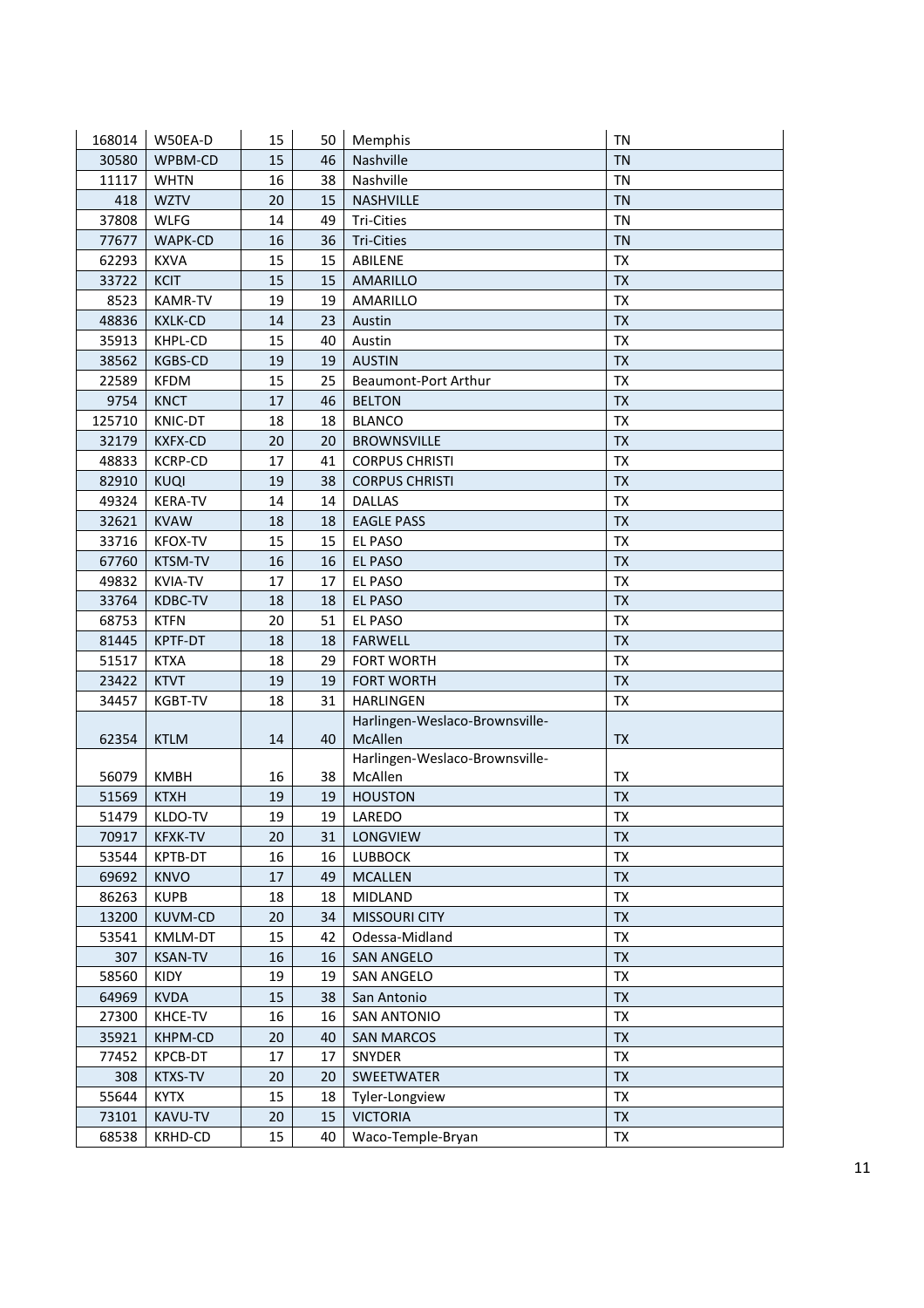| 6669   | <b>KBTX-TV</b> | 16 | 50 | Waco-Temple-Bryan               | TX        |
|--------|----------------|----|----|---------------------------------|-----------|
| 7675   | <b>KJTL</b>    | 15 | 15 | <b>WICHITA FALLS</b>            | TX        |
| 11034  | K20DN-D        | 20 | 20 | <b>WICHITA FALLS</b>            | <b>TX</b> |
| 59494  | KCSG           | 14 | 14 | <b>CEDAR CITY</b>               | UT        |
| 168495 | KULX-CD        | 14 | 14 | <b>OGDEN</b>                    | UT        |
| 6823   | <b>KBYU-TV</b> | 17 | 44 | <b>PROVO</b>                    | UT        |
| 82576  | <b>KUES</b>    | 19 | 19 | <b>RICHFIELD</b>                | UT        |
| 36607  | KJZZ-TV        | 19 | 46 | SALT LAKE CITY                  | UT        |
| 10177  | <b>KTMW</b>    | 20 | 20 | <b>SALT LAKE CITY</b>           | UT        |
| 82585  | <b>KUEW</b>    | 18 | 18 | ST. GEORGE                      | UT        |
| 69532  | WFDC-DT        | 15 | 15 | <b>ARLINGTON</b>                | VA        |
| 4688   | WHSV-TV        | 20 | 49 | HARRISONBURG                    | VA        |
| 168095 | WLHG-CD        | 19 | 43 | LYNCHBURG                       | VA        |
| 13060  | WNLO-CD        | 14 | 45 | Norfolk-Portsmouth-Newport News | VA        |
| 47401  | <b>WTKR</b>    | 16 | 40 | Norfolk-Portsmouth-Newport News | VA        |
| 71121  | WKTD-CD        | 17 | 17 | PORTSMOUTH                      | VA        |
| 71127  | WAVY-TV        | 19 | 31 | PORTSMOUTH                      | VA        |
| 9762   | <b>WGNT</b>    | 20 | 50 | PORTSMOUTH                      | VA        |
| 3113   | <b>WVXF</b>    | 17 | 17 | <b>CHARLOTTE AMALIE</b>         | VI        |
| 2370   | <b>WSVI</b>    | 20 | 20 | CHRISTIANSTED                   | VI        |
| 46728  | WCAX-TV        | 20 | 22 | <b>BURLINGTON</b>               | <b>VT</b> |
| 53586  | KBCB           | 19 | 19 | BELLINGHAM                      | <b>WA</b> |
| 62468  | <b>KCKA</b>    | 19 | 19 | <b>CENTRALIA</b>                | <b>WA</b> |
| 37444  | KVBI-LP        | 17 | 42 | <b>CLARKSTON</b>                | <b>WA</b> |
| 25358  | KVVK-CD        | 15 | 15 | KENNEWICK, ETC.                 | <b>WA</b> |
| 56029  | <b>KEPR-TV</b> | 18 | 18 | PASCO                           | <b>WA</b> |
| 35862  | <b>KVOS-TV</b> | 14 | 35 | Seattle-Tacoma                  | <b>WA</b> |
| 49264  | <b>KFFV</b>    | 16 | 44 | Seattle-Tacoma                  | <b>WA</b> |
| 34537  | KHQ-TV         | 15 | 15 | SPOKANE                         | <b>WA</b> |
| 34868  | <b>KREM</b>    | 20 | 20 | SPOKANE                         | <b>WA</b> |
| 71072  | <b>KORX-CD</b> | 16 | 16 | <b>WALLA WALLA</b>              | <b>WA</b> |
| 2506   | <b>KAPP</b>    | 14 | 14 | YAKIMA                          | <b>WA</b> |
| 12395  | <b>KNDO</b>    | 16 | 16 | YAKIMA                          | <b>WA</b> |
| 86496  | WTPX-TV        | 19 | 46 | <b>ANTIGO</b>                   | WI        |
| 7893   | <b>WEAU</b>    | 17 | 38 | <b>EAU CLAIRE</b>               | WI        |
| 2708   | WGBA-TV        | 14 | 41 | Green Bay-Appleton              | WI        |
| 73042  | <b>WCWF</b>    | 15 | 21 | Green Bay-Appleton              | WI        |
| 18780  | WHLA-TV        | 15 | 30 | La Crosse-Eau Claire            | WI        |
| 10221  | WMSN-TV        | 18 | 49 | <b>MADISON</b>                  | WI        |
| 6870   | <b>WMTV</b>    | 19 | 19 | <b>MADISON</b>                  | WI        |
| 6096   | WHA-TV         | 20 | 20 | <b>MADISON</b>                  | WI        |
| 71422  | WBME-CD        | 17 | 24 | MILWAUKEE                       | WI        |
| 49699  | WJFW-TV        | 16 | 16 | RHINELANDER                     | WI        |
| 2711   | WLWK-CD        | 19 | 22 | <b>STURGEON BAY</b>             | WI        |
| 33658  | <b>KBJR-TV</b> | 19 | 19 | <b>SUPERIOR</b>                 | WI        |
| 74176  | <b>WVVA</b>    | 17 | 46 | <b>BLUEFIELD</b>                | <b>WV</b> |
| 73189  | WLPX-TV        | 18 | 39 | CHARLESTON                      | <b>WV</b> |
| 65130  | WQCW           | 15 | 17 | Charleston-Huntington           | <b>WV</b> |
| 71657  | WVPB-TV        | 20 | 34 | <b>HUNTINGTON</b>               | <b>WV</b> |
| 68407  | WJPW-CD        | 18 | 18 | <b>WEIRTON</b>                  | <b>WV</b> |
| 63177  | <b>KGWC-TV</b> | 14 | 14 | <b>CASPER</b>                   | <b>WY</b> |